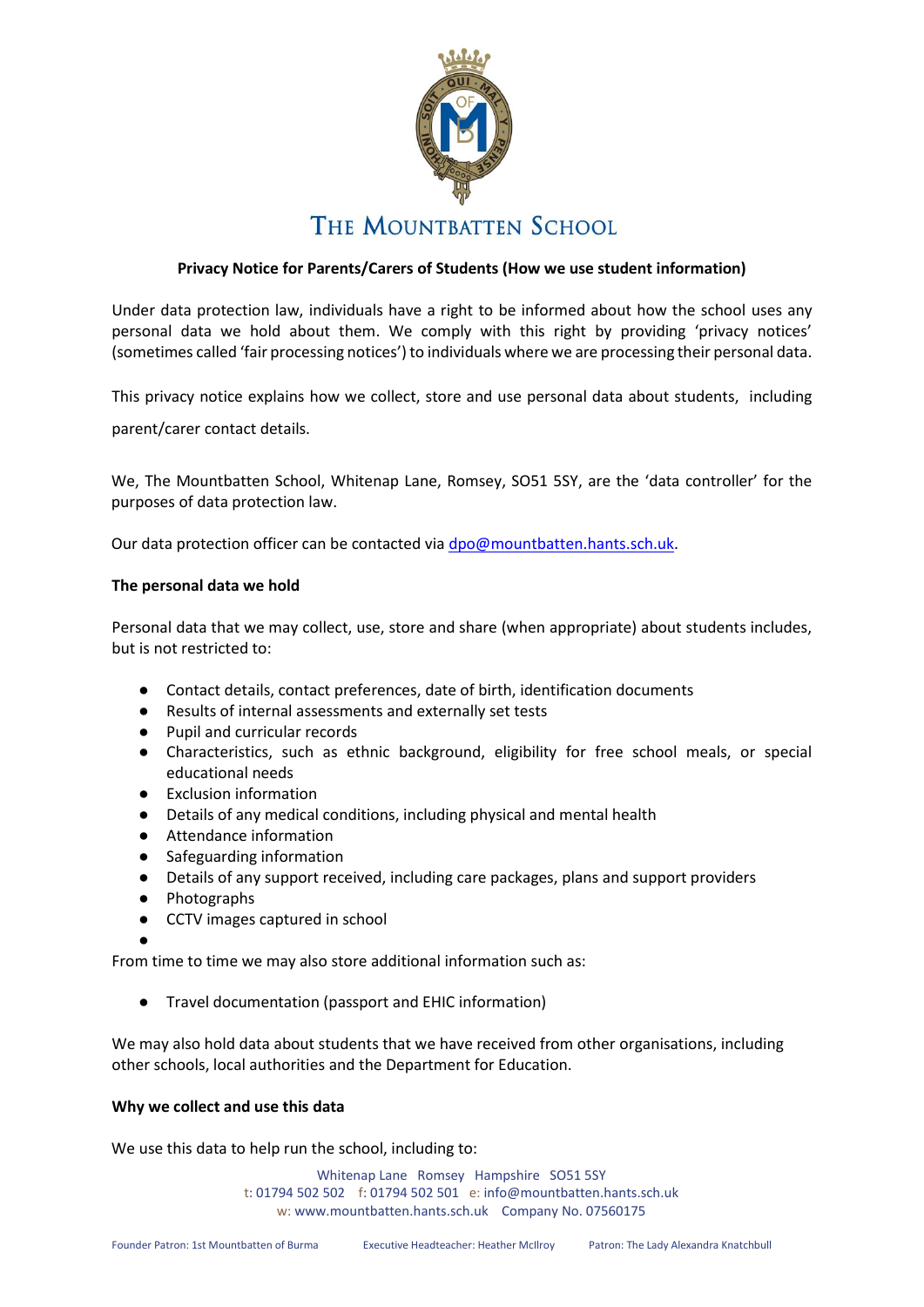- Support student learning
- Monitor and report on student progress
- Provide appropriate pastoral care
- Protect student welfare
- Assess the quality of our services
- Administer admissions waiting lists
- Carry out research
- Comply with the law regarding data sharing
- Administer educational trips within the UK and abroad
- To protect student welfare and carry out safeguarding activities

## **The lawful basis for using this data**

We only collect and use students' personal data and parent/carer contact details when the law allows us to. Most commonly, we process it where:

- We need to comply with a legal obligation
- We need it to perform an official task in the public interest

General Data Protection Regulations

- Article  $6(1)(e)$  the processing is necessary for the performance of a task carried out in the public interest or in the exercise of official authority vested in the controller.
- Article 9(2)(g) the processing is necessary for reasons of substantial public interest.

Less commonly, we may also process students' personal data in situations where:

- We have obtained consent to use it in a certain way
- We need to protect the individual's vital interests (or someone else's interests)

Where we have obtained consent to use students' personal data, this consent can be withdrawn at any time. We will make this clear when we ask for consent, and explain how consent can be withdrawn.

Some of the reasons listed above for collecting and using students' personal data overlap, and there may be several grounds which justify our use of this data.

## **Collecting this information**

While the majority of information we collect about pupils is mandatory, there is some information that can be provided voluntarily.

Whenever we seek to collect information from you or your child, we make it clear whether providing it is mandatory or optional. If it is mandatory, we will explain the possible consequences of not complying.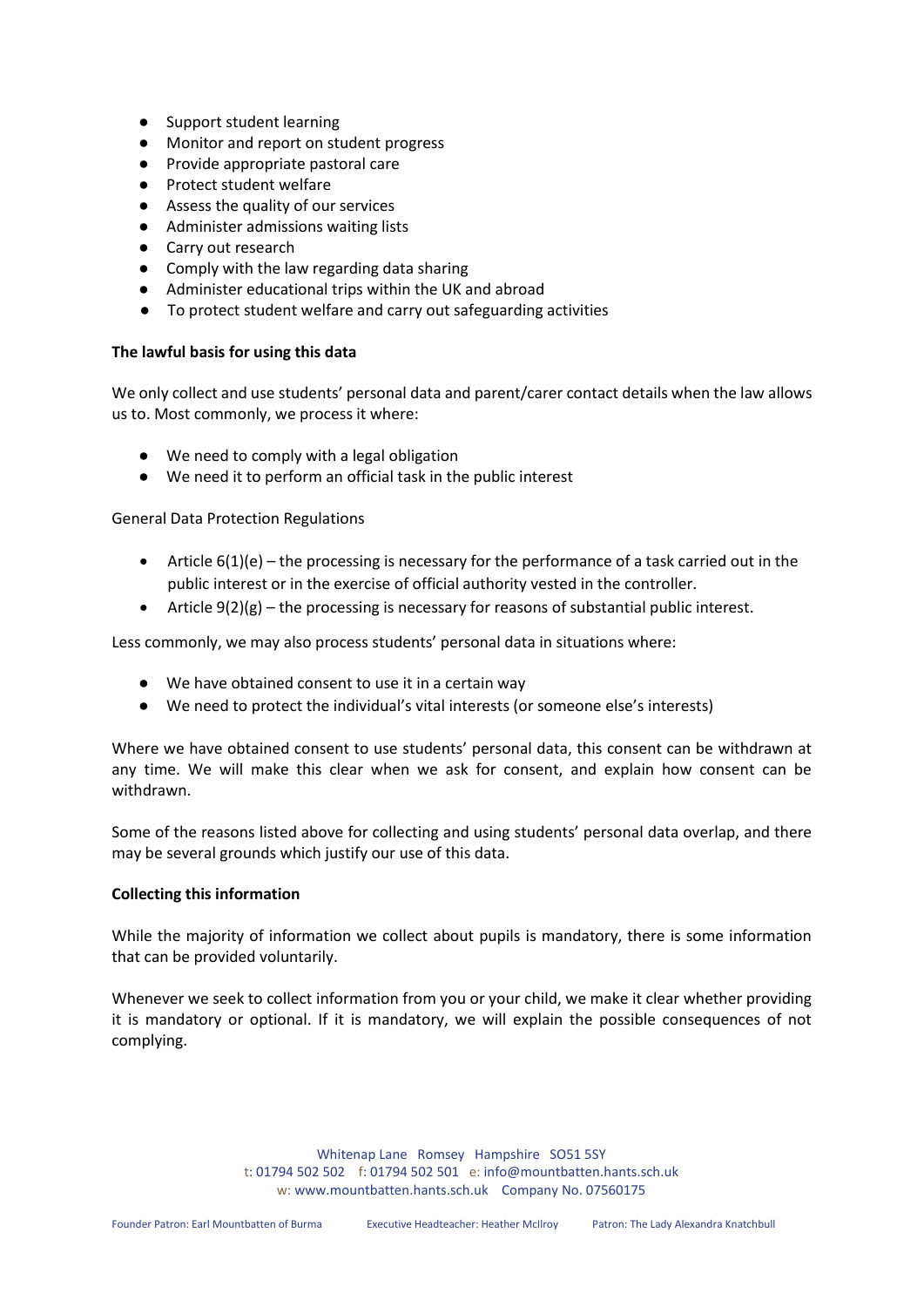## **Storing student data**

We keep personal information about pupils while they are attending our school. We may also keep it beyond their attendance at our school if this is necessary in order to comply with our legal obligations. Our retention schedule sets out how long we must keep information about students. This can be found on our website.

We have security measures in place to prevent personal information from being accidentally lost, used or accessed in an unauthorised way, altered or disclosed.

We'll dispose of personal data securely when we no longer need it.

#### **Who we share student information with**

We do not share information about students and their parents/carers with any third party without consent unless the law and our policies allow us to do so.

Where it is legally required, or necessary (and it complies with data protection law) we may share personal information about students with:

- Our local authority to meet our legal duties to share certain information with it, such as concerns about students' safety and exclusions
- The Department for Education (a government department) to meet our legal duties to share certain information with it, such as information about who comes to our school, this enables us to receive school funding as well as to comply with the law. (*regulation 5 of The Education (Information About Individual Pupils) (England) Regulations 2013*)
- The student's family and representatives
- Educators and examining bodies
- Our regulator, Ofsted (the organisation or "watchdog" that supervises us),
- Suppliers and service providers so that they can provide the services we have contracted them for such as auditors, Professional advisers and counsellors; Tour Operators associated with school trips
- Health authorities such as Hampshire County Council's School Nurse and NHS.
- Police forces, courts, tribunals
- Schools/colleges that the student attends after leaving us

To find out more about the data collection requirements placed on us by the Department for Education (for example; via the school census) go to: https://www.gov.uk/education/datacollection-and-censuses-for-schools.

## **Transferring data internationally**

Where we transfer personal data to a country or territory outside the European Economic Area, we will do so in accordance with data protection law.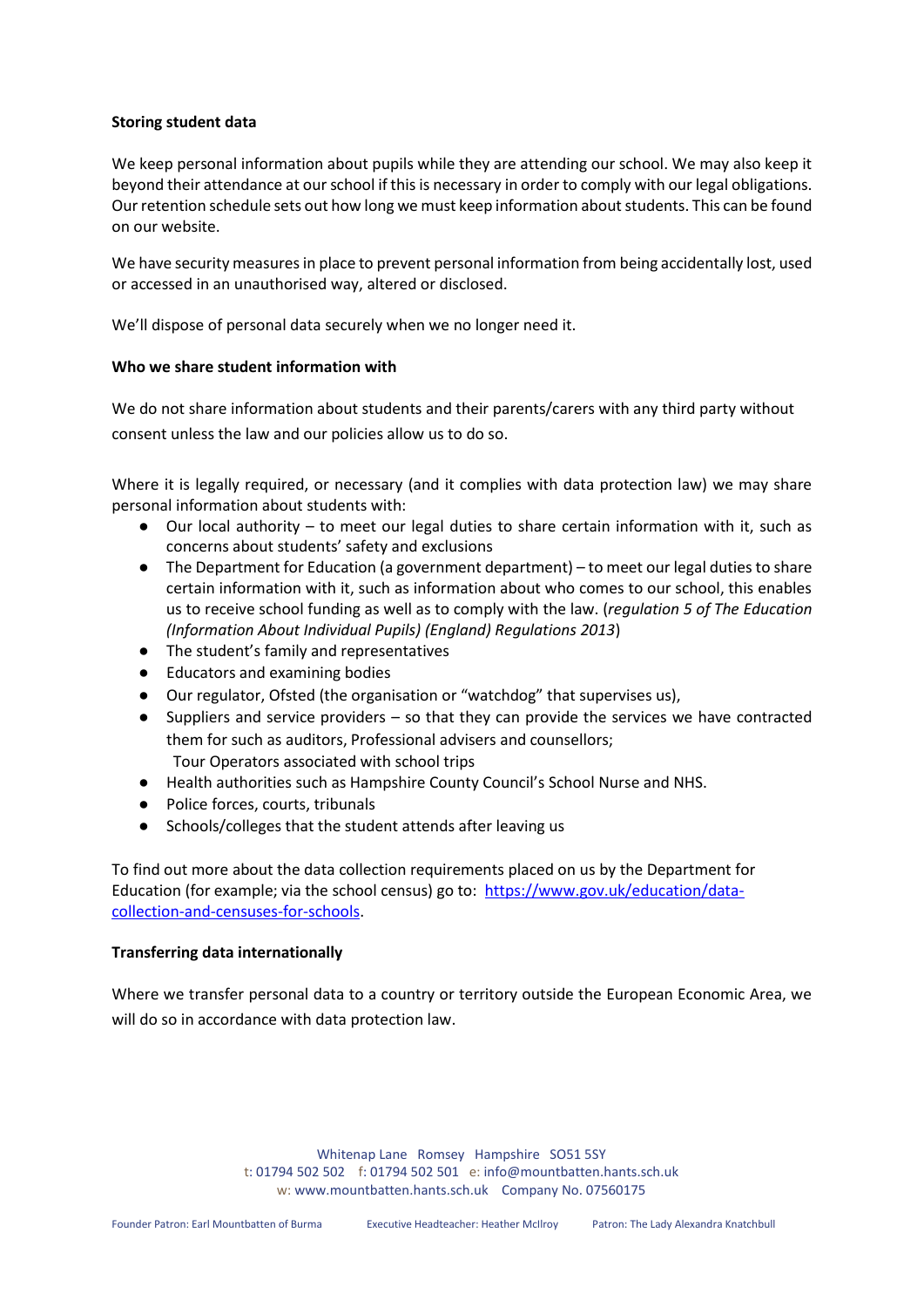#### **Youth support services**

#### **What is different about students aged 13+?**

Once our students reach the age of 13, we are legally required to pass on certain information about them to our local authority or youth support services provider, as they have legal responsibilities regarding the education or training of 13-19 year-olds.

This information enables them to provide youth support services, post-16 education and training services, and careers advisors.

Parents/carers, or students, once aged 16 or over, can contact our data protection officer to request that we **only** pass the individual's name, address and date of birth to our local authority and youth support services provider.

For more information about services for young people, please visit our local authority website: <https://www.hants.gov.uk/educationandlearning/educationservices>

#### **The National Student Database (NPD)**

We are required to provide information about students to the Department for Education as part of statutory data collections such as the school census.

Some of this information is then stored in the National Pupil Database (NPD), which is owned and managed by the Department and provides evidence on school performance to inform research.

The database is held electronically so it can easily be turned into statistics. The information is securely collected from a range of sources including schools, local authorities and exam boards.

The Department for Education may share information from the NPD with other organisations which promote children's education or wellbeing in England. Such organisations must agree to strict terms and conditions about how they will use the data.

For more information, see the Department's webpage on how it collects and shares research data and for information about which organisations the department has provided student information, (and for which project), please visit the following website: https://www.gov.uk/government/publications/national-student-database-requests-received

You can also contact the Department for Education with any further questions about the NPD.

#### **Parents and students' rights regarding personal data**

Individuals have a right to make a 'subject access request' to gain access to personal information that the school holds about them.

Parents/carers can make a request with respect to their child's data where the child is not considered mature enough to understand their rights over their own data (usually under the age of 12), or where the child has provided consent.